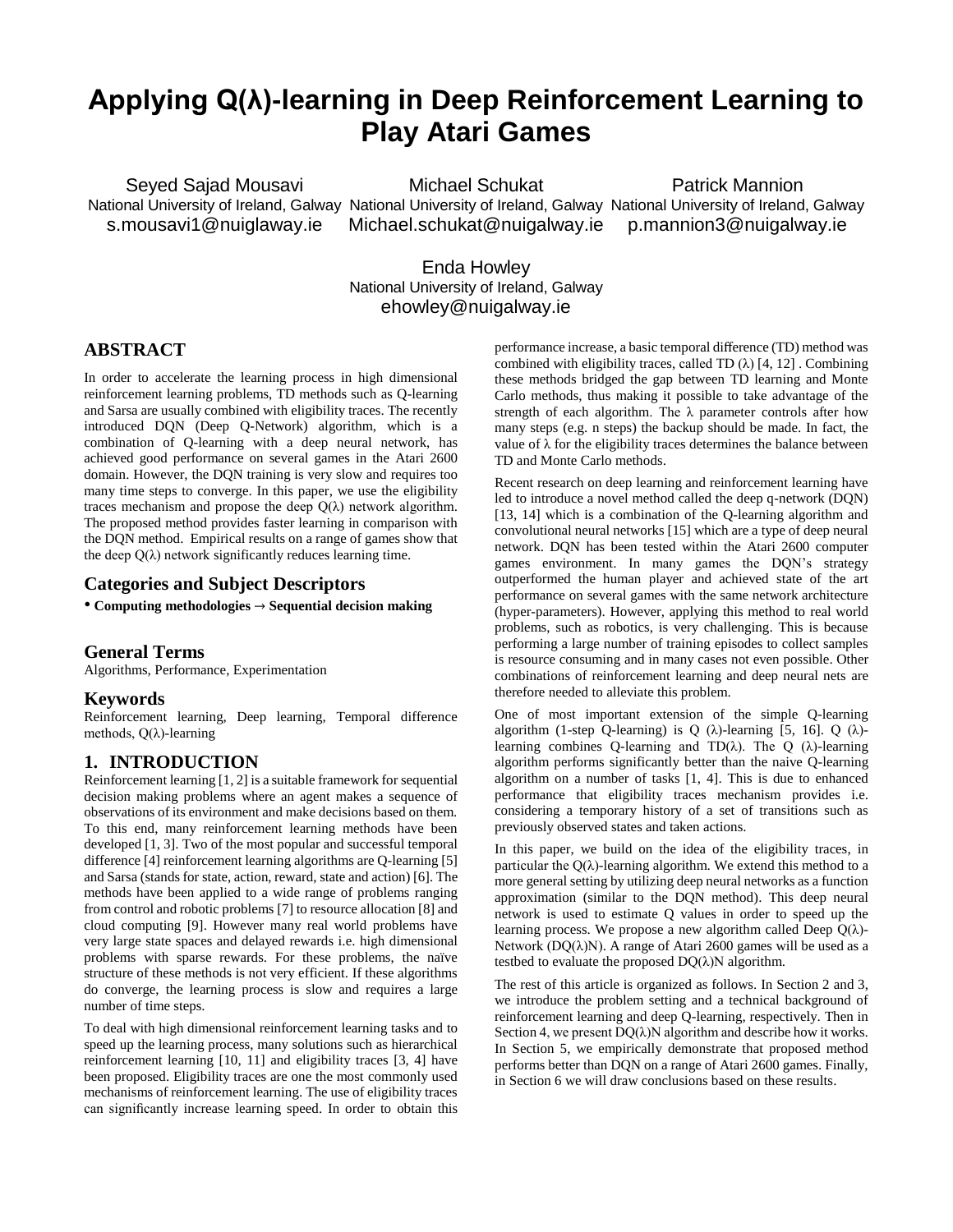#### **2. BACKGROUND**

The goal of a reinforcement learning (RL) agent is to estimate the optimal policies or the optimal value function of a Markov decision process (MDP) in an unknown environment. If the state and action spaces are finite, then the problem is called a finite MDP. Similar to much of literature that has assumed a finite MDP environment, we also consider finite MDPs.

A RL problem modelled as a Markov decision process is described as follows: The learning agent interacts with the environment, through its sensors, by performing actions and receiving observations and rewards. The interaction is continued until reaching the terminal state or a termination condition is met. A MDP is a five-tuple  $(S, A, \gamma, T, R)$ , where S is the set of states in the state space, A is the set of actions in the action space,  $0 \le \gamma \le 1$  is the discount factor, T is the transition function, which  $T(s, a, s')$ denoting the probability of reaching next state s' from s by taking action  $\alpha$  at time step  $t$  and R is the reward function with  $R(s, \alpha)$ denoting the expected reward from taking action  $\alpha$  in state s at time step t. The aim of the learning agent is to learn an optimal policy  $\pi$ , which defines the probability of selecting action *a* in state *s*, so that with following the underlying policy the sum of the discounted rewards is over time maximized. The expected discounted return  $R_t$  at time t is defined as follows:

$$
R_t = E\{r_t, \gamma r_{t+1}, \gamma^2 r_{t+2} + \dots\} = E\left[\sum_{k=0}^{\infty} \gamma^k r_{t+k}\right]
$$
 (1)

Where  $E$ [.] expectation with respect to the reward distribution and  $r_t \in \mathbb{R}$  is a scalar reward obtained at step t. With regard to the transition function and the expected discounted immediate rewards, which are the essential elements for specifying dynamics of a finite MDP, action-value function  $Q^{\pi}(s, a)$  is defined as follows.

$$
Q^{\pi}(s, a) = E_{\pi}[R_t | s_t = s, a_t = a] = E_{\pi}[\sum_{k=0}^{\infty} \gamma^k r_{t+k} | s_t = s, a_t = a]
$$
 (2)

The action-value function  $Q_{\pi}(s, a)$  for an agent is the expected return achievable by starting from state  $s, s \in S$ , and performing action *a*,  $\alpha \in A$  and then following policy π, where π is a mapping from states to actions or distributions over actions.

Due to the recursive property of the the equation (2), the formula can be rewritten as follows:

$$
Q_{i+1}^{\pi}(s, a) = E_{\pi} \left[ r_t + \gamma \sum_{k=0}^{\infty} \gamma^k r_{t+k+1} | s_t = s, a_t = a \right]
$$
  
=  $E_{\pi} [r_t + \gamma Q_i^{\pi} (s_{t+1} = s', a_{t+1} = a') | s_t$   
=  $s, a_t = a$  (3)

Which is used as the update rule of the estimation of value function at i<sup>th</sup> iteration.

The optimal policy,  $\pi^*$ , is a policy that maximizes  $Q^{\pi}(s, a)$  and as a result, an optimal value function  $Q^*(s, a)$ . An iterative update for estimating the optimal value function is defined as follows:

$$
Q_{i+1}(s, a) = E_{\pi}[r_t + \gamma \, max_{a'} Q_i(s', a') | s, a]
$$
 (4)

Where it is implicit that  $s, s' \in S$  and  $a, a' \in A$ . The iteration converges to the optimal value function,  $Q^*$  as  $i \to \infty$  and called value iteration algorithm [1].

A well-known form of temporal difference learning [4] for estimating  $Q^{\pi}$  for a given policy  $\pi$  is the Q-learning algorithm, introduced by Watkins[5]. In many real world tasks, state and action spaces are too large and the use of a table of all  $Q(s, a)$  values (Qtable lookup representation) is inefficient. To address this, the function approximation technique is utilized to estimate the value function [17]. Thus, the value function is parameterized  $Q(s, a; \theta)$ with parameter vector  $\theta$ . Usually gradient-descent methods are used to learn parameters by trying to minimize the following loss function of mean-squared error in Q values:

$$
L(\theta) = E\left[ \left( r + \gamma \, max_{a'} Q(s', a'; \theta) - Q(s, a; \theta) \right)^2 \right] \tag{5}
$$

Where  $r + \gamma \max_{a'} Q(s', a'; \theta)$  is the target value. Typically, for optimizing the loss function above the stochastic gradient descent method is used. Hence, in the Q-learning algorithm, the parameters are updated as follow:

$$
\theta_i = \theta_{i-1} + \alpha \big( y_i - Q(s, a; \theta_i) \big) \frac{\partial Q(s, a; \theta_i)}{\partial \theta_i} \tag{6}
$$

Where it is implicit that  $y_i = r + \gamma \, max_{a'} Q(s', a'; \theta_{i-1})$  is the target value for iteration  $i$  and  $\alpha$  is a scalar learning rate.

## **2.1 Q(λ)-LEARNING**

To accelerate the learning process in reinforcement learning tasks, TD(λ) (TD learning with eligibility traces) methods [4] are incorporated into the Q-learning algorithm. This results in  $Q(\lambda)$ learning method. The eligibility traces consider a temporary history of a set of transitions such as previously observed states and taken actions. In  $TD(\lambda)$  the backup is made after n steps not after every one step. The amount of n is controlled by  $\lambda \in [0, 1]$  parameter (e.g. in  $TD(0)$ , the backup is made after each one step). The eligibility trace of each state-action pair in the process of action-value learning becomes large after visiting the state-action pair and decreases as the state-action pair is not visited. When we use function approximation instead of Q-table lookup to estimate Q values, a trace is considered for each component of the parameter vector  $\theta$  and there is no single trace corresponding to a state [1]. Thus, TD( $\lambda$ ) updates the vector  $\theta$  as follows:

$$
\theta_i = \theta_{i-1} + \alpha \delta_i e_i \tag{7}
$$

Where  $\delta_i = y_i - Q(s, a; \theta_i)$  is TD error and  $e_i = \gamma \lambda e_{i-1} +$  $\partial Q(s,a;\theta_i)$  $\frac{\partial s_i u_i \partial t_j}{\partial \theta_i}$  is its eligibility value. Note that when  $\lambda = 0$ , the TD( $\lambda$ ) update is the TD(0) update.

There are two main approaches that combine the eligibility traces and Q-learning (i.e. to  $Q(\lambda)$ ). These are different at dealing with exploratory (non-greedy) actions: First is Watkins's  $Q(\lambda)$  [5], where the eligibility traces are set to zero whenever an non-greedy action is taken (i.e. learning is stopped after each non-greedy action selected), and second is Peng's  $Q(\lambda)$  [16], where there is no difference between non-greedy and greedy actions.

#### **3. DEEP Q-LEARNING**

A deep Q learning Network (DQN) [13, 14] gets the benefits of deep learning for abstract representation in learning an optimal policy. The DQN algorithm incorporates a deep neural network function approximator with Q-learning and outputs legal action values for a given state. Using model-free reinforcement learning algorithms such as Q-learning algorithm with non-linear function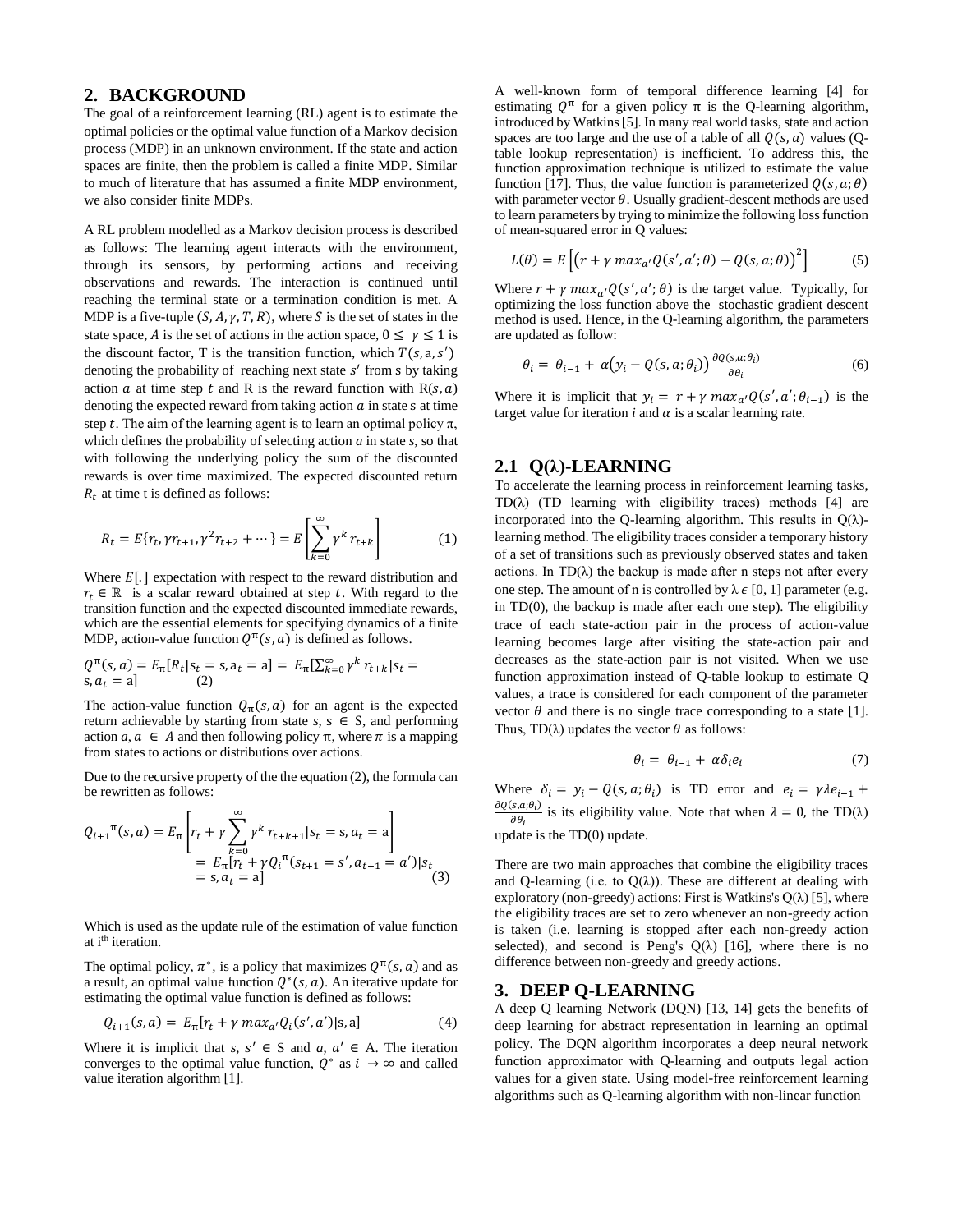

**Figure 1: Three frames of 3 Atari 2600 games: Q\*bert, Pong and Space Invaders, respectively.**

L.

approximators such as neural networks, causes some instability issues and might lead to divergence [18]. The reasons for these issues are as follows: 1) Consecutive states in reinforcement learning tasks have correlation. 2) The underlying policy of the agent is changing frequently, because of slight changes in Q-values. To cope with these problems, the DQN provides some solutions which improve the performance of the algorithm significantly. For the problem of correlated states, DQN uses the previously proposed experience replay approach [19]. In this way, at each time step, the DQN stores the agent's experience  $(s_t, a_t, r_t, r_{t+1})$  into a date set D, where  $s_t$ ,  $a_t$ , and  $r_t$  are the state, selected action and received reward, respectively and  $s_{t+1}$  is the state at the next time step. To update the network, the DQN utilizes stochastic minibatch updates with uniformly random sampling from the experience replay memory (previous observed transitions) at training time. This neglects strong correlations between consecutive samples. The instability problem of the policy is solved with a target Q-network. The network is trained with the target Q-network to obtain consistent Q-learning targets by keeping the weight parameters  $(\theta^-)$  used in the Q-learning target fixed and updating them periodically every N steps through the parameters of the main network,  $\theta$ . The target value of the DQN is represented as follows:

$$
y_i = r + \gamma \, max_{a'} Q(s', a'; \theta^-_{i-1}) \tag{8}
$$

Where  $\theta^-$  is parameters of the target network.

# **4. DEEP Q(λ)-LEARNING (DEEP Q(λ) NETWORK)**

We consider a naïve type of Watkins's  $Q(\lambda)$ -learning, although there are other variations of  $Q(\lambda)$  such as Peng's  $Q(\lambda)$ , to combine with deep learning. The naïve type is similar to Watkins's  $O(\lambda)$ , but the eligibility traces are not set to zero on non-greedy actions. With regard to  $TD(\lambda)$  we propose the following update rule for the vector  $\theta$  of the proposed algorithm which we refer DQ( $\lambda$ )N:

$$
\theta_i = \theta_{i-1} + \alpha \delta_t e_t \tag{9}
$$

$$
e_i = \gamma \lambda e_{i-1} + \frac{\partial q(s, a; \theta_i)}{\partial \theta_i} \tag{10}
$$

$$
\delta_i = y_i - Q(s, a; \theta_i) \tag{11}
$$

Where  $y_i = r + \gamma \, max_{a'} Q(s', a'; \theta^{-1}_{i-1})$  is the target value, which is the same as for DQN.

Comparing the above equations with equation (7), outlines the key difference between the  $DQ(\lambda)N$  and the DQN approach. These two approaches are similar as they both calculate the target value using a target network with the weights  $\theta^-_{i-1}$ . The target network is updated based on the main network periodically. To prevent divergence in parameters an experience replay mechanism [19] is applied [14].

Algorithm 1 summarizes the proposed deep  $Q(\lambda)$ -learning method, where the vector e contains the trace vector for each component of the parameter vector  $\theta$ , corresponding to the eligibility traces [1]. For  $\lambda = 0$ , the algorithm is DQ(0)N that is the same as the DQN.

| <b>Algorithm 1</b> : Deep $Q(\lambda)$ -learning                                       |  |  |  |  |
|----------------------------------------------------------------------------------------|--|--|--|--|
| initialize $\theta$ with random values                                                 |  |  |  |  |
| initialize replay memory $M$ with capacity N                                           |  |  |  |  |
| for each episode repeat:                                                               |  |  |  |  |
| initialize $e = 0$                                                                     |  |  |  |  |
| initialize s                                                                           |  |  |  |  |
| for each step in the episode repeat:                                                   |  |  |  |  |
| choose action $\alpha$ according to $\varepsilon$ -greedy policy                       |  |  |  |  |
| take action $\alpha$ , observe reward $r$ and next state $s'$                          |  |  |  |  |
| store transition $(s, a, r, s')$ in M                                                  |  |  |  |  |
| $s \leftarrow s'$                                                                      |  |  |  |  |
| $\mathbf{b} \leftarrow$ sample a sequence of transitions from the replay               |  |  |  |  |
| memory, $M$                                                                            |  |  |  |  |
| <b>if</b> $s_h$ (as the last state in the sequence) == terminal:                       |  |  |  |  |
| $v \leftarrow 0$                                                                       |  |  |  |  |
| else:                                                                                  |  |  |  |  |
| $y \leftarrow max_a O(s_b, a; \theta^{-})$                                             |  |  |  |  |
| for each transition $(s_j, a_j, r_j, s'_j)$ in reverse(b) repeat:                      |  |  |  |  |
| $y \leftarrow r_i + \gamma y$                                                          |  |  |  |  |
| $e \leftarrow \gamma \lambda e + \frac{\partial Q(s_j, a_j; \theta)}{\partial \theta}$ |  |  |  |  |
| $\delta \leftarrow y - Q(s_i, a_i; \theta)$                                            |  |  |  |  |
| $\theta \leftarrow \theta + \alpha \delta e$                                           |  |  |  |  |
| until s is terminal                                                                    |  |  |  |  |

## **5. EMPIRICAL RESULTS**

In this section, we present the performance results of the  $DQ(\lambda)N$ algorithm and show how it performs better than the DQN in terms of its rate of learning. The proposed method was evaluated on 3 Atari 2600 games in the Arcade Learning Environment (ALE) [20]. The ALE presents an environment that emulates the Atari 2600 games. It provides a very challenging environment for reinforcement learning that has high dimensional visual input which is partially observable. It presents a range of interesting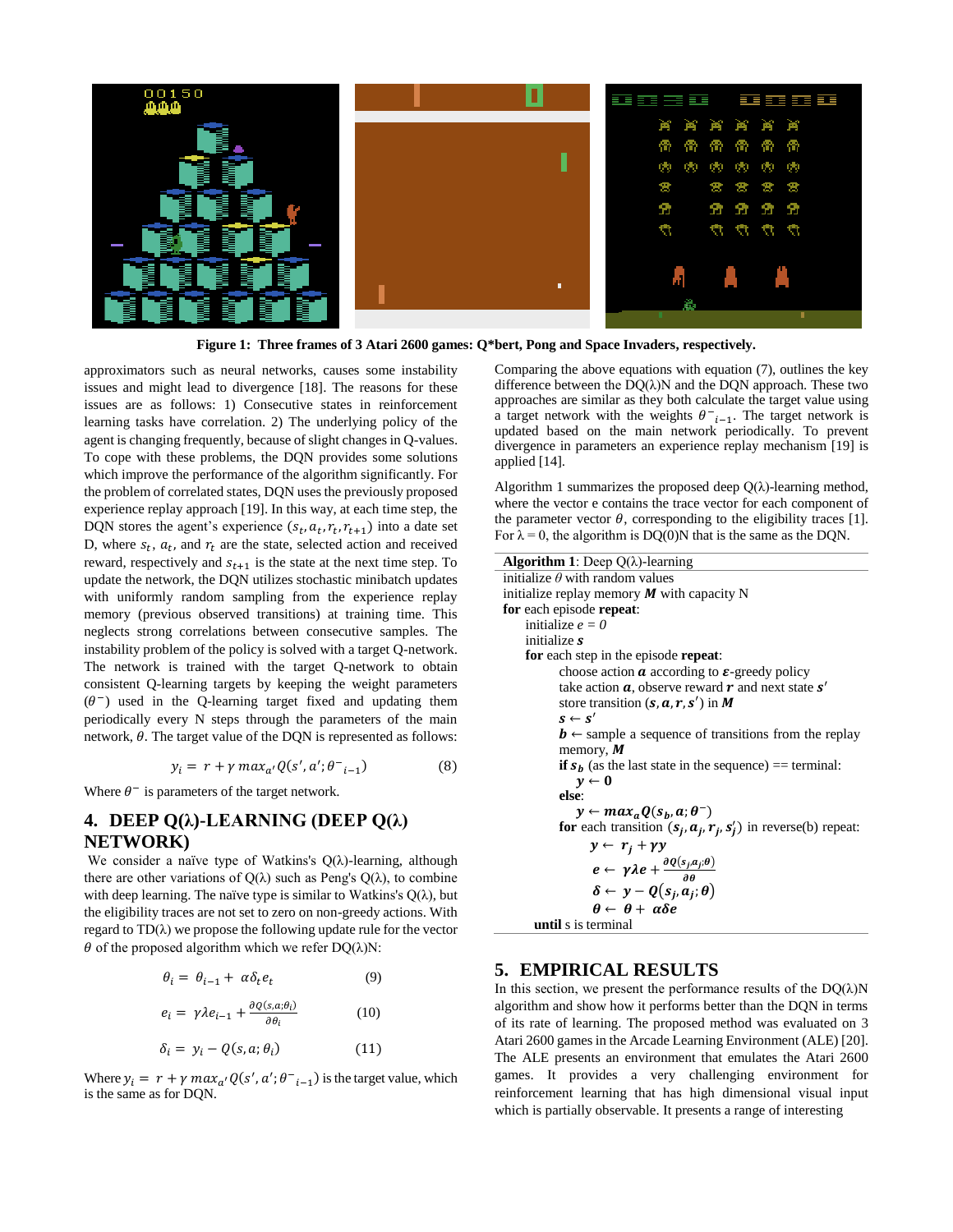

**Figure 2:** A comparison of performance of average score and steps per episode of the proposed algorithm with  $\lambda = 0.7$  and the DQN on the game Pong. One epoch corresponds to 10 episodes and each score is an average of running an  $\epsilon$ -greedy policy, with  $\epsilon = 0.05$ **for 5 episosdes.**

games that new methods can be tested. For our experiments we selected 3 Atari games: Q\*bert ,Pong and Space Invaders, as shown in Figure 1. The goal of a RL algorithm is to learn a specific optimal policy to play each of the games just by using raw pixels frames as input.

The network architecture that we used is similar to Mnih et al [14]. It contains three hidden fully convolutional layers [21] and a fullyconnected hidden layer. The output layer is a fully-connected linear layer with a number of output neurons corresponding to each action in the game. The network computes Q values of the individual action of the input state, where each state is a stack of 4 frames recently observed by the agent (to see more details refer to [14]).

Evaluation of learned policies by the agent was conducted every 10 episodes by running an  $\epsilon$ -greedy policy with  $\epsilon$  = 0.05 for 5 episodes and averaging the resulting scores and steps. The networks were trained for 200 epochs (each epoch 10 episode considered) and the size of the replay memory was 500, 000. All weights of the networks were updated by the RMSProp optimizer [22] with a learning rate of  $\alpha = 0.00025$  and a momentum of 0.95. The target network was updated after each 10000 steps. Training for all the games was done without changing in the network architecture and all hyper-parameters settings. The rest of settings were the same as those utilized in [14].



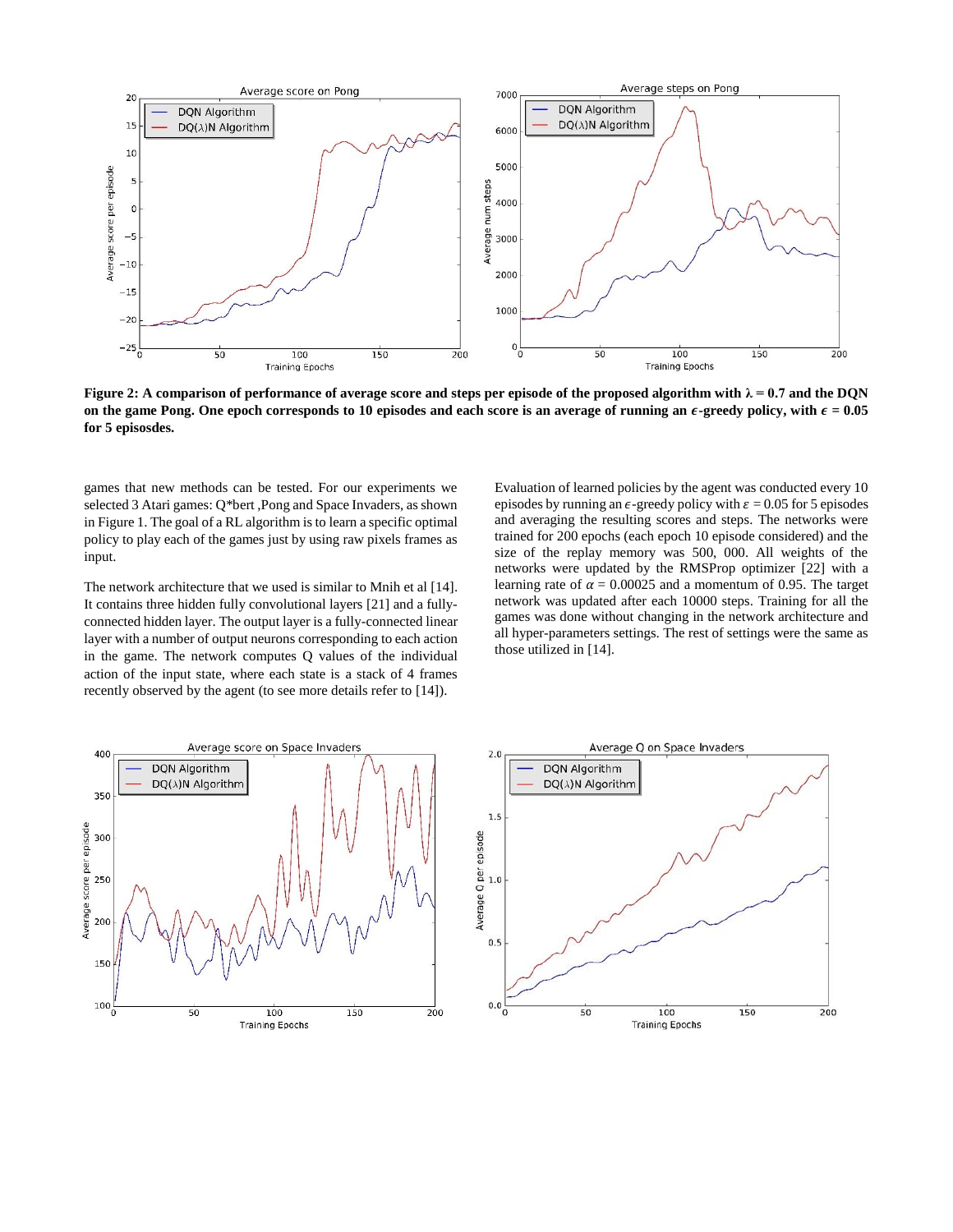

**Figure 3: Th first column shows a comparison of performance of average score per episode of the proposed algorithm and the DQN on Q\*bert and Space Invaders games respectively. For each game, one epoch corresponds to 10 episodes and each score is an average of running an**  $\epsilon$ **-greedy policy, with**  $\epsilon = 0.05$  **for 5 episosdes. The secound column shows the average of the predicted Q per** episode for the  $DQ(\lambda)N$  with  $\lambda = 0.7$  and the DQN when the agent select greedy actions during training process on Q\*bert and Space **invaders games, respectively.**

## **5.1 Results**

In order to validate our approach we compare it with the deep Q network. The results presented in Figures 2 and 3 show the performance results of the proposed  $DQ(\lambda)N$  algorithm and the DQN. The graphs present the average total reward and steps collected by the agent, also the average of the predicted Q during training phase on 3 games: Pong, Q\*bert and Space Invaders. As expected, our results demonstrate the accelerated learning provided by the  $DQ(\lambda)N$ . The left plots in Figure 2 and Figure 3 show the faster convergence of  $DQ(\lambda)N$  compared to the DQN. This is particularly evident in the Pong game (Figure 2), where we can see that the learning rate of  $DO(\lambda)$ N is clearly better. In this case, it was revealed that the proposed method could reach the optimal average score approximately 1.5 times faster than the DQN and significantly better (paired t-test,  $p < 0.05$ ) average scores were obtained during training period. The second metric that we consider is the average total steps needed per episode by an agent during training. The right plot of Figure 2 shows the average number of steps taken by  $DQ(\lambda)N$  agent increases in early epochs but then decreases to a similar number of steps as the DQN. It is evident that the  $DQ(\lambda)N$  takes more steps than the DQN. This may appear to be a negative feature of the proposed  $DQ(\lambda)N$  as a lower number of steps is desirable. On the contrary, we argue that this reveals a key advantage feature of our method. The left plot of Figure 2 demonstrates that the algorithm is consistently progressing, in this case in the Pong game. Having a higher number of steps initially in comparison to the DON, indicates that the  $DO(\lambda)$ N has learned faster and tries to hit the ball to avoid of getting negative reward. This is why more steps are required initially for  $DQ(\lambda)N$ .

As described by Mnih et al. [13] another metric for evaluating a reinforcement learning agent is the policy's estimated Q value, which computes the received discounted reward while the agent follows a certain policy. The right plots of Figure 3 illustrate that the average predicted Q value by our method increases over time at a faster rate than that of the DQN. This reflects that the model is learning gradually in stable manner that is also significantly faster when compared to the DQN algorithm.

To further analysis, a paired t-test was conducted to compare the received average total reward in the proposed method and the DQN on three Atari 2600 games: Pong, Q\*bert and Space Invaders. As shown in Table 1, the DQ( $\lambda$ )N gave significantly higher (p < 0.05) average reward for each game. These results suggest that the proposed method can achieve more scores in the early stage of learning and as a result speeding up in learning process.

**Table 1: Paired t-test results comparing the DQ(λ)N and the DQN algorithms on the received average total reward.**

| <b>Game</b>    | Number of epochs | t-statistic | <i>p</i> -value |
|----------------|------------------|-------------|-----------------|
| Pong           | 100              | $-10.064$   | 0.000           |
| $O^*$ bert     | 100              | $-2.696$    | 0.008           |
| Space Invaders | 100              | $-2.967$    | 0.003           |

## **6. CONCLUSION**

This paper proposed the combination of TD (λ) learning, in particular  $Q(\lambda)$ -learning and a deep neural network. We extended the DQN algorithm to take into account eligibility traces. This novel combination, Deep  $Q(λ)$  Network  $(DQ(λ)N)$ , allowed us to take advantage of the DQN algorithm and the eligibility trace mechanism in order to further accelerate the learning process. The proposed method was compared to the DQN method by testing the algorithm on 3 Atari 2600 games. Empirical results confirm that  $DO(\lambda)$ N can learn the satisfactory control policies in fewer number of trials (i.e. speeding up the learning process) in comparison to DQN. This was observed for all 3 games. In this work, we investigated one TD( $\lambda$ ) learning algorithm, the naïve form of  $Q(\lambda)$ learning. A natural direction for future work would be to incorporate the other variations of  $TD(\lambda)$  [5, 6, 16, 23] or the least square based methods with the possibility of eligibility trace mechanism [24] such as the least-squares temporal difference  $(LSTD(\lambda))$  [25], the least-squares policy evaluation  $(LSPE(\lambda))$  [26, 27], etc. into deep neural networks and establish which method performs best.